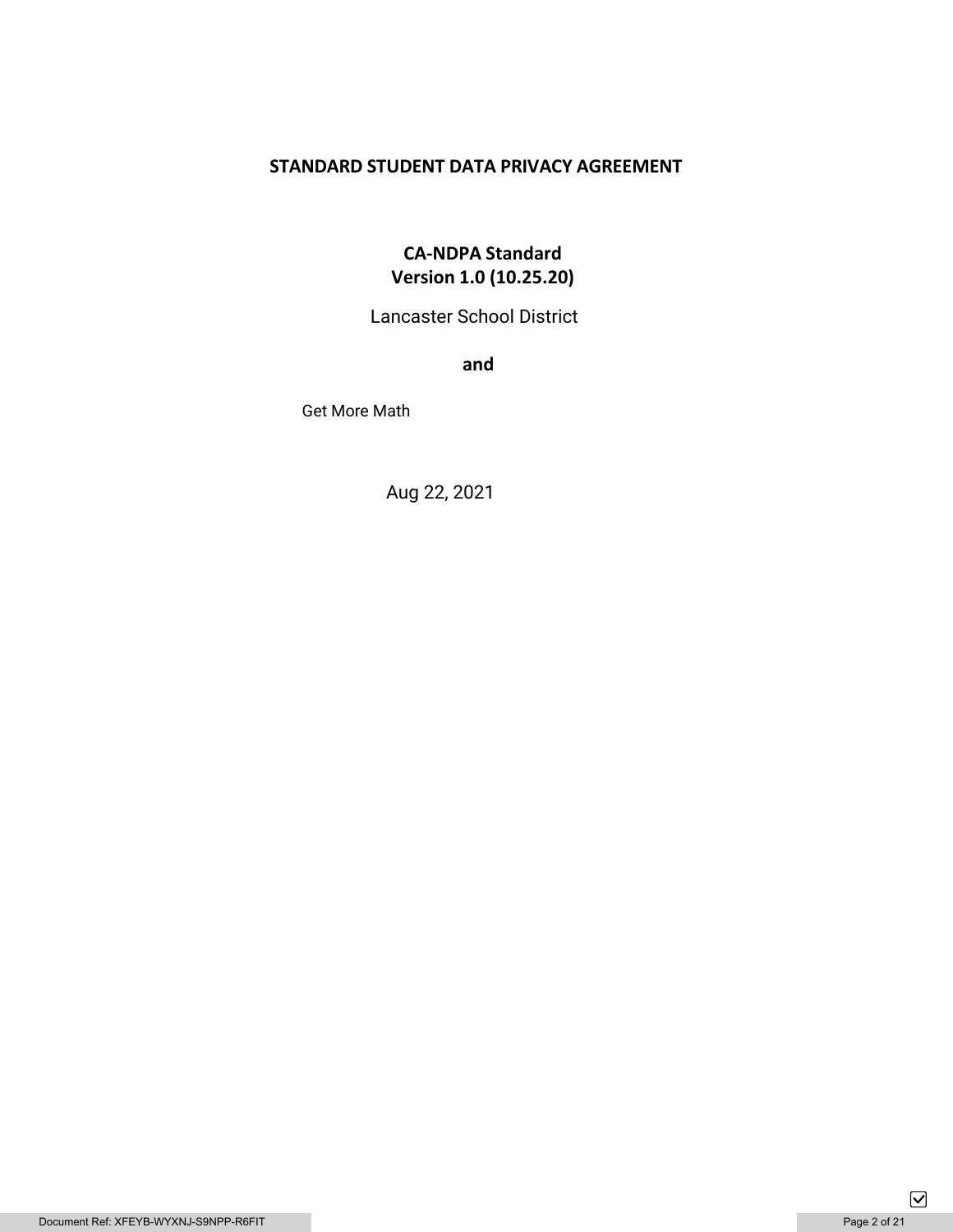This Student Data Privacy Agreement ("**DPA**") is entered into on the date of full execution (the "**Effective Date**") and is entered into by and between:

, located at Lancaster School District 44711 Cedar AveLancasterCalifornia93534 (the "**Local Education Agency**" or "**LEA**") and Get More Math **600 Compact Controllery**, located at 905 Mono Way, Sonora CA 95370

(the "**Provider**").

**WHEREAS**, the Provider is providing educational or digital services to LEA.

**WHEREAS**, the Provider and LEA recognize the need to protect personally identifiable student information and other regulated data exchanged between them as required by applicable laws and regulations, such as the Family Educational Rights and Privacy Act ("**FERPA**") at 20 U.S.C. § 1232g (34 CFR Part 99);

the Children's Online Privacy Protection Act ("COPPA") at 15 U.S.C. § 6501-6506 (16 CFR Part 312), applicable state privacy laws and regulations

### and

**WHEREAS**, the Provider and LEA desire to enter into this DPA for the purpose of establishing their respective obligations and duties in order to comply with applicable laws and regulations.

**NOW THEREFORE**, for good and valuable consideration, LEA and Provider agree as follows:

1. A description of the Services to be provided, the categories of Student Data that may be provided by LEA to Provider, and other information specific to this DPA are contained in the Standard Clauses hereto.

## 2. **Special Provisions.** *Check if Required*

 If checked, the Supplemental State Terms and attached hereto as **Exhibit "G"** are hereby incorporated by reference into this DPA in their entirety.

If Checked, the Provider, has signed **Exhibit "E"** to the Standard Clauses, otherwise known as General Offer of Privacy Terms

- 3. In the event of a conflict between the SDPC Standard Clauses, the State or Special Provisions will control. In the event there is conflict between the terms of the DPA and any other writing, including, but not limited to the Service Agreement and Provider Terms of Service or Privacy Policy the terms of this DPA shall control.
- 4. This DPA shall stay in effect for three years. Exhibit E will expire 3 years from the date the original DPA was signed.
- 5. The services to be provided by Provider to LEA pursuant to this DPA are detailed in **Exhibit "A"** (the "**Services**").
- 6. **Notices**. All notices or other communication required or permitted to be given hereunder may be given via e-mail transmission, or first-class mail, sent to the designated representatives below.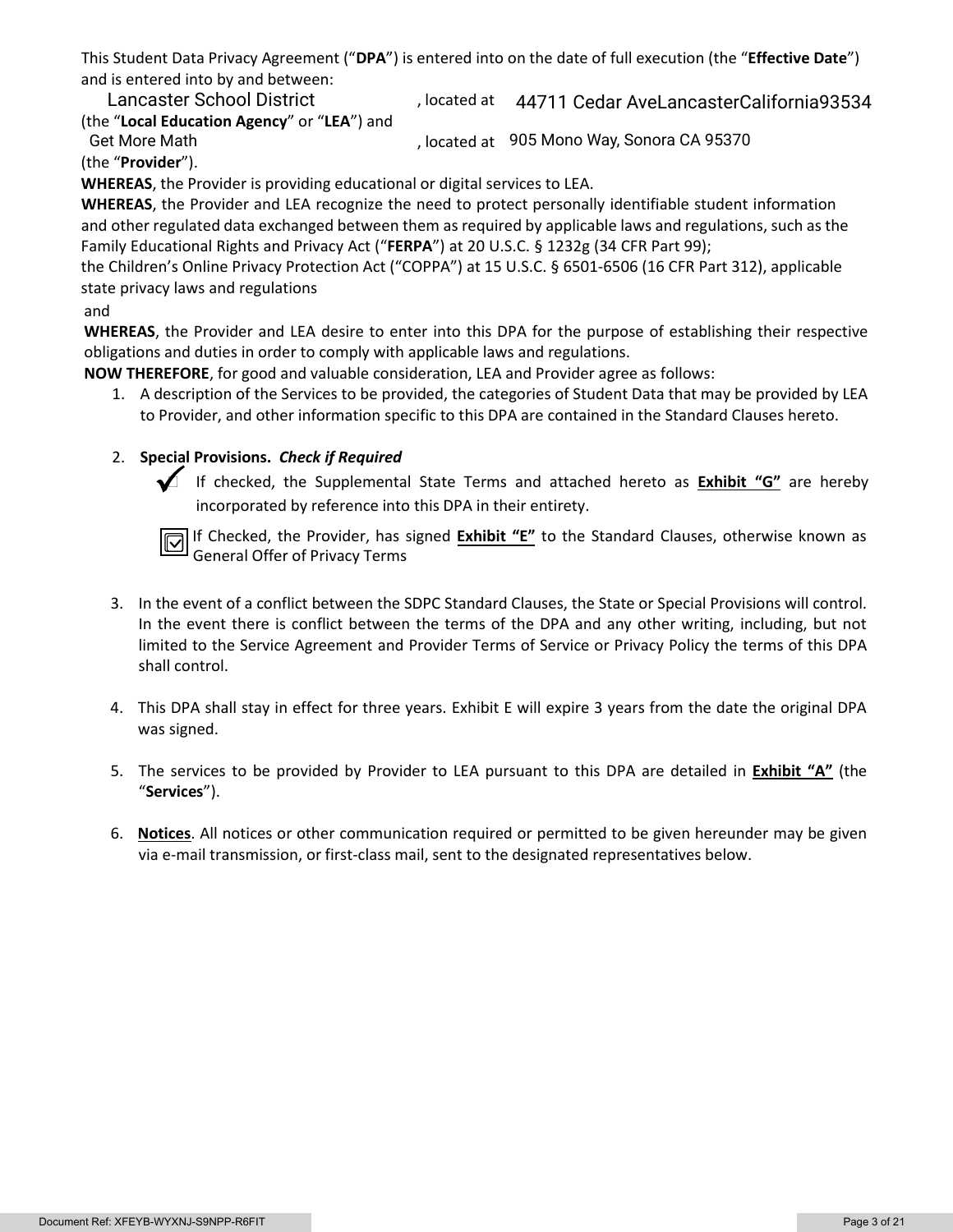| The designated representative for the LEA for this DPA is:                                                        | Assistant Superintendent of                                                                                   |
|-------------------------------------------------------------------------------------------------------------------|---------------------------------------------------------------------------------------------------------------|
|                                                                                                                   |                                                                                                               |
| Address: 44711 Cedar AveLancasterCalifornia93534                                                                  |                                                                                                               |
| Phone:661-948-4661 Email:freisel@lancsd.org                                                                       |                                                                                                               |
| The designated representative for the Provider for this DPA is:                                                   |                                                                                                               |
| Davd Miller Dir of Information Security Director Contracts Name: Cameracter Contracts Name:                       |                                                                                                               |
| Address: 905 Mono Way, Sonora Ca 95370                                                                            | <u> 1980 - Jan Stein, mars and de Brasilian (b. 1980)</u>                                                     |
|                                                                                                                   |                                                                                                               |
| IN WITNESS WHEREOF, LEA and Provider execute this DPA as of the Effective Date.<br>LEA: Lancaster School District |                                                                                                               |
|                                                                                                                   | Date: 08-24-2021                                                                                              |
|                                                                                                                   | Printed Name: Dr. LarryFreise Manual According Title/Position: Assistant Superintendent of<br><b>Business</b> |
| PROVIDER: Get More Math                                                                                           |                                                                                                               |
| By: David Miller                                                                                                  | 08-24-2021                                                                                                    |
| Printed Name: David iller Dirof IS Dirof IS Dirof IS                                                              |                                                                                                               |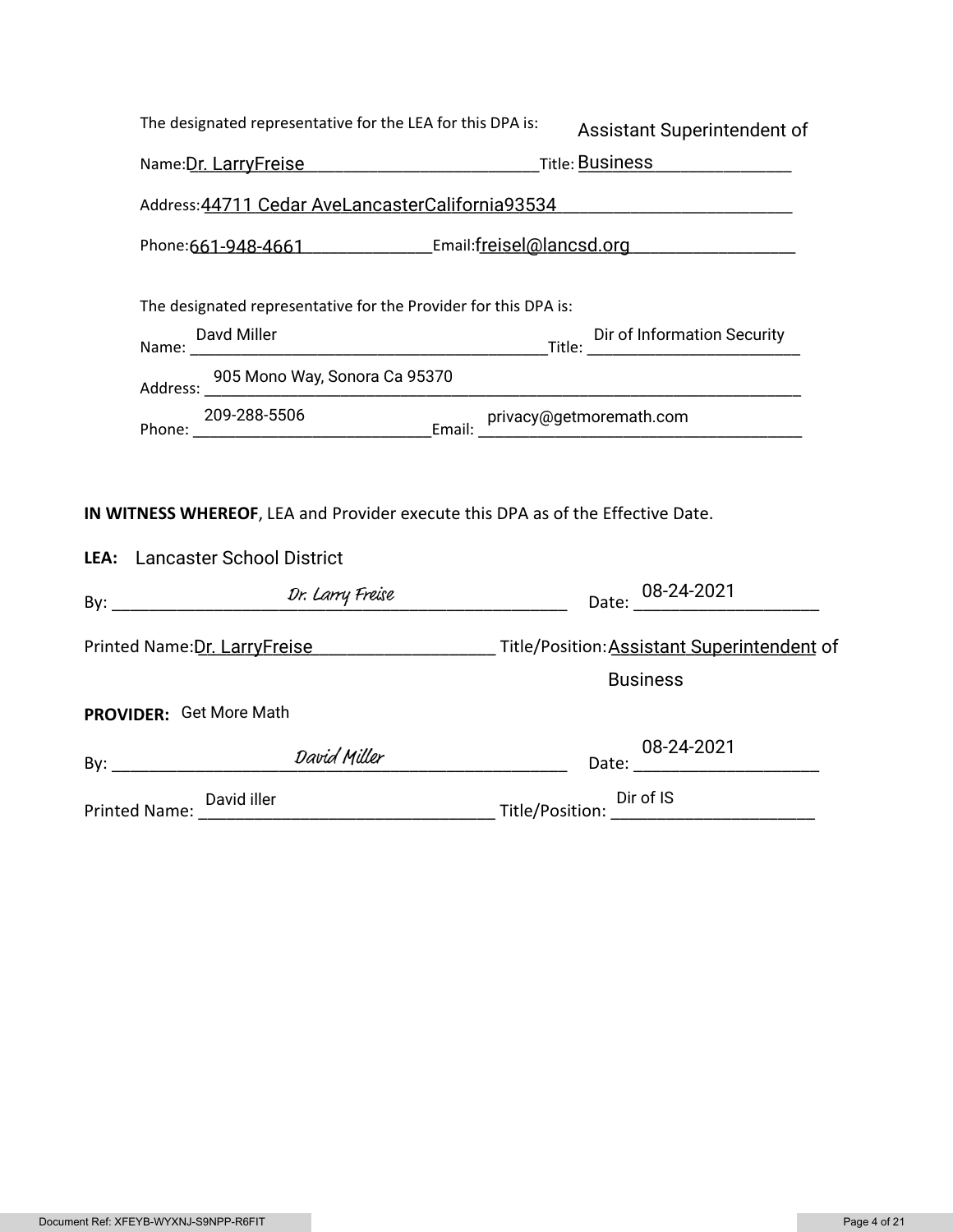#### **STANDARD CLAUSES**

Version 3.0

### **ARTICLE I: PURPOSE AND SCOPE**

- **1. Purpose of DPA**. The purpose of this DPA is to describe the duties and responsibilities to protect Student Data including compliance with all applicable federal, state, and local privacy laws, rules, and regulations, all as may be amended from time to time. In performing these services, the Provider shall be considered a School Official with a legitimate educational interest, and performing services otherwise provided by the LEA. Provider shall be under the direct control and supervision of the LEA, with respect to its use of Student Data
- **2. Student Data to Be Provided**. In order to perform the Services described above, LEA shall provide Student Data as identified in the Schedule of Data, attached hereto as **Exhibit "B"**.
- **3. DPA Definitions**. The definition of terms used in this DPA is found in **Exhibit "C".** In the event of a conflict, definitions used in this DPA shall prevail over terms used in any other writing, including, but not limited to the Service Agreement, Terms of Service, Privacy Policies etc.

## **ARTICLE II: DATA OWNERSHIP AND AUTHORIZED ACCESS**

- **1. Student Data Property of LEA**. All Student Data transmitted to the Provider pursuant to the Service Agreement is and will continue to be the property of and under the control of the LEA. The Provider further acknowledges and agrees that all copies of such Student Data transmitted to the Provider, including any modifications or additions or any portion thereof from any source, are subject to the provisions of this DPA in the same manner as the original Student Data. The Parties agree that as between them, all rights, including all intellectual property rights in and to Student Data contemplated per the Service Agreement, shall remain the exclusive property of the LEA. For the purposes of FERPA, the Provider shall be considered a School Official, under the control and direction of the LEA as it pertains to the use of Student Data, notwithstanding the above.
- **2. Parent Access**. To the extent required by law the LEA shall establish reasonable procedures by which a parent, legal guardian, or eligible student may review Education Records and/or Student Data correct erroneous information, and procedures for the transfer of student-generated content to a personal account, consistent with the functionality of services. Provider shall respond in a reasonably timely manner (and no later than forty five (45) days from the date of the request or pursuant to the time frame required under state law for an LEA to respond to a parent or student, whichever is sooner) to the LEA's request for Student Data in a student's records held by the Provider to view or correct as necessary. In the event that a parent of a student or other individual contacts the Provider to review any of the Student Data accessed pursuant to the Services, the Provider shall refer the parent or individual to the LEA, who will follow the necessary and proper procedures regarding the requested information.
- **3. Separate Account**. If Student-Generated Content is stored or maintained by the Provider, Provider shall, at the request of the LEA, transfer, or provide a mechanism for the LEA to transfer, said Student-Generated Content to a separate account created by the student.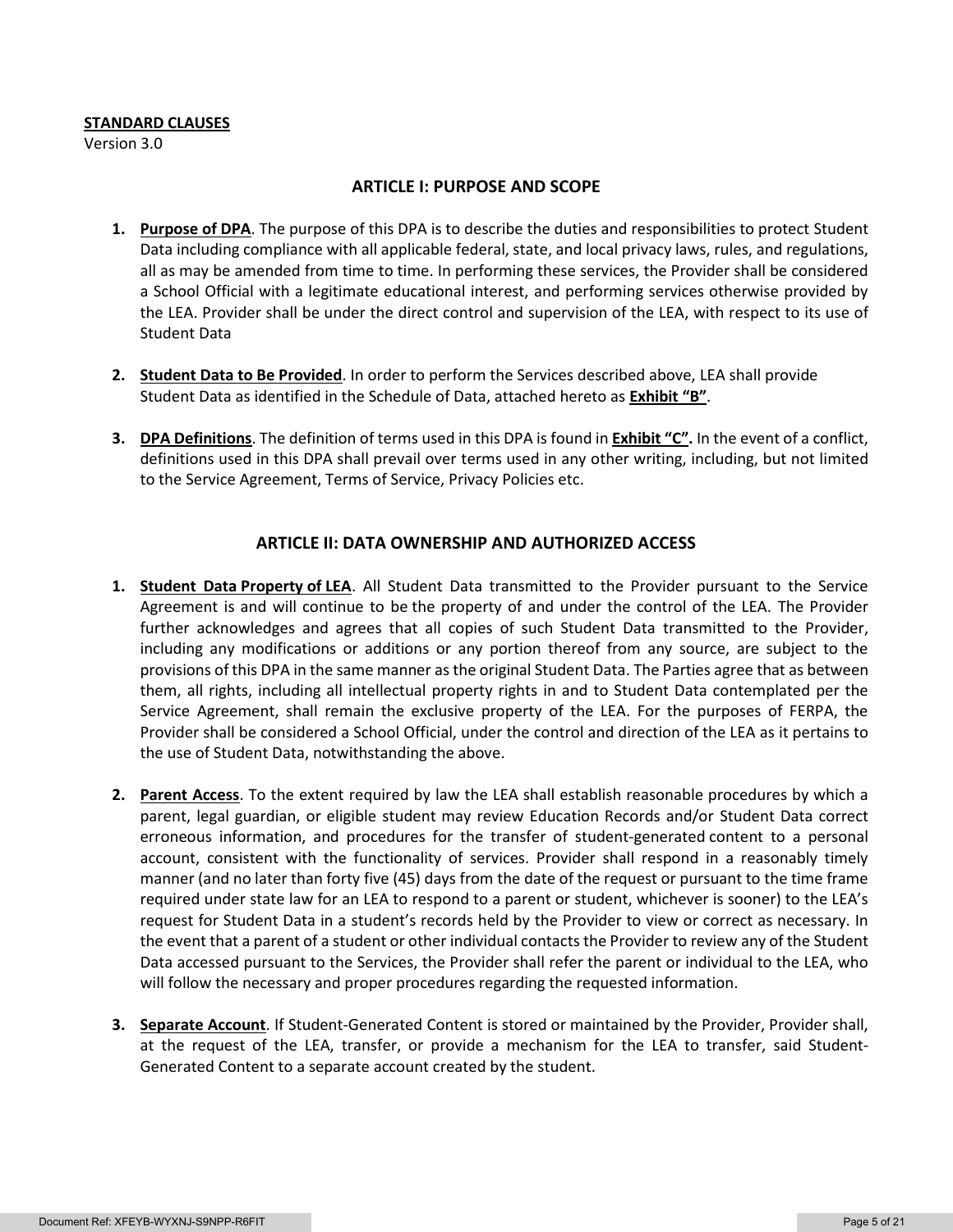- **4. Law Enforcement Requests**. Should law enforcement or other government entities ("Requesting Party(ies)") contact Provider with a request for Student Data held by the Provider pursuant to the Services, the Provider shall notify the LEA in advance of a compelled disclosure to the Requesting Party, unless lawfully directed by the Requesting Party not to inform the LEA of the request.
- **5. Subprocessors**. Provider shall enter into written agreements with all Subprocessors performing functions for the Provider in order for the Provider to provide the Services pursuant to the Service Agreement, whereby the Subprocessors agree to protect Student Data in a manner no less stringent than the terms of this DPA.

## **ARTICLE III: DUTIES OF LEA**

- **1. Provide Data in Compliance with Applicable Laws**. LEA shall provide Student Data for the purposes of obtaining the Services in compliance with all applicable federal, state, and local privacy laws, rules, and regulations, all as may be amended from time to time.
- **2. Annual Notification of Rights**. If the LEA has a policy of disclosing Education Rrecords and/or Student Data under FERPA (34 CFR § 99.31(a)(1)), LEA shall include a specification of criteria for determining who constitutes a school official and what constitutes a legitimate educational interest in its annual notification of rights.
- **3. Reasonable Precautions**. LEA shall take reasonable precautions to secure usernames, passwords, and any other means of gaining access to the services and hosted Student Data.
- **4. Unauthorized Access Notification**. LEA shall notify Provider promptly of any known unauthorized access. LEA will assist Provider in any efforts by Provider to investigate and respond to any unauthorized access.

## **ARTICLE IV: DUTIES OF PROVIDER**

- **1. Privacy Compliance**. The Provider shall comply with all applicable federal, state, and local laws, rules, and regulations pertaining to Student Data privacy and security, all as may be amended from time to time.
- **2. Authorized Use**. The Student Data shared pursuant to the Service Agreement, including persistent unique identifiers, shall be used for no purpose other than the Services outlined in Exhibit A or stated in the Service Agreement and/or otherwise authorized under the statutes referred to herein this DPA.
- **3. Provider Employee Obligation**. Provider shall require all of Provider's employees and agents who have access to Student Data to comply with all applicable provisions of this DPA with respect to the Student Data shared under the Service Agreement. Provider agrees to require and maintain an appropriate confidentiality agreement from each employee or agent with access to Student Data pursuant to the Service Agreement.
- **4. No Disclosure**. Provider acknowledges and agrees that it shall not make any re-disclosure of any Student Data or any portion thereof, including without limitation, user content or other non-public information and/or personally identifiable information contained in the Student Data other than as directed or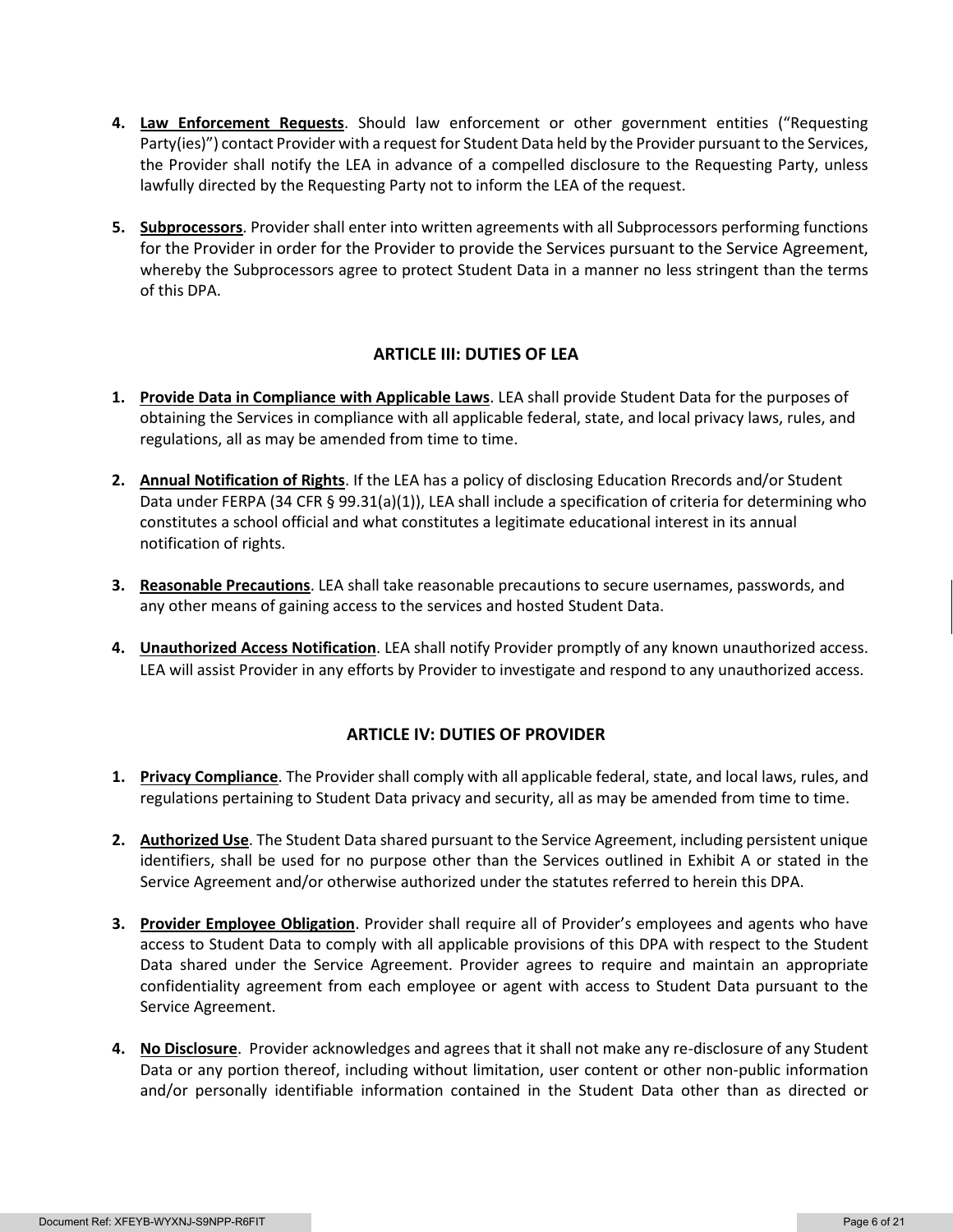permitted by the LEA or this DPA. This prohibition against disclosure shall not apply to aggregate summaries of De-Identified information, Student Data disclosed pursuant to a lawfully issued subpoena or other legal process, or to subprocessors performing services on behalf of the Provider pursuant to this DPA. Provider will not Sell Student Data to any third party.

- **5. De-Identified Data**: Provider agrees not to attempt to re-identify de-identified Student Data. De-Identified Data may be used by the Provider for those purposes allowed under FERPA and the following purposes: (1) assisting the LEA or other governmental agencies in conducting research and other studies; and (2) research and development of the Provider's educational sites, services, or applications, and to demonstrate the effectiveness of the Services; and (3) for adaptive learning purpose and for customized student learning. Provider's use of De-Identified Data shall survive termination of this DPA or any request by LEA to return or destroy Student Data. Except for Subprocessors, Provider agrees not to transfer deidentified Student Data to any party unless (a) that party agrees in writing not to attempt re-identification, and (b) prior written notice has been given to the LEA who has provided prior written consent for such transfer. Prior to publishing any document that names the LEA explicitly or indirectly, the Provider shall obtain the LEA's written approval of the manner in which de-identified data is presented.
- **6. Disposition of Data**. Upon written request from the LEA, Provider shall dispose of or provide a mechanism for the LEA to transfer Student Data obtained under the Service Agreement, within sixty (60) days of the date of said request and according to a schedule and procedure as the Parties may reasonably agree. Upon termination of this DPA, if no written request from the LEA is received, Provider shall dispose of all Student Data after providing the LEA with reasonable prior notice. The duty to dispose of Student Data shall not extend to Student Data that had been De-Identified or placed in a separate student account pursuant to section II 3. The LEA may employ a "Directive for Disposition of Data" form, a copy of which is attached hereto as **Exhibit "D"**. If the LEA and Provider employ Exhibit "D," no further written request or notice is required on the part of either party prior to the disposition of Student Data described in Exhibit  $"D.$
- **7. Advertising Limitations.** Provider is prohibited from using, disclosing, or selling Student Data to (a) inform, influence, or enable Targeted Advertising; or (b) develop a profile of a student, family member/guardian or group, for any purpose other than providing the Service to LEA. This section does not prohibit Provider from using Student Data (i) for adaptive learning or customized student learning (including generating personalized learning recommendations); or (ii) to make product recommendations to teachers or LEA employees; or (iii) to notify account holders about new education product updates, features, or services or from otherwise using Student Data as permitted in this DPA and its accompanying exhibits

## **ARTICLE V: DATA PROVISIONS**

- **1. Data Storage**. Where required by applicable law, Student Data shall be stored within the United States. Upon request of the LEA, Provider will provide a list of the locations where Student Data is stored.
- **2. Audits.** No more than once a year, or following unauthorized access, upon receipt of a written request from the LEA with at least ten (10) business days' notice and upon the execution of an appropriate confidentiality agreement, the Provider will allow the LEA to audit the security and privacy measures that are in place to ensure protection of Student Data or any portion thereof as it pertains to the delivery of services to the LEA . The Provider will cooperate reasonably with the LEA and any local, state, or federal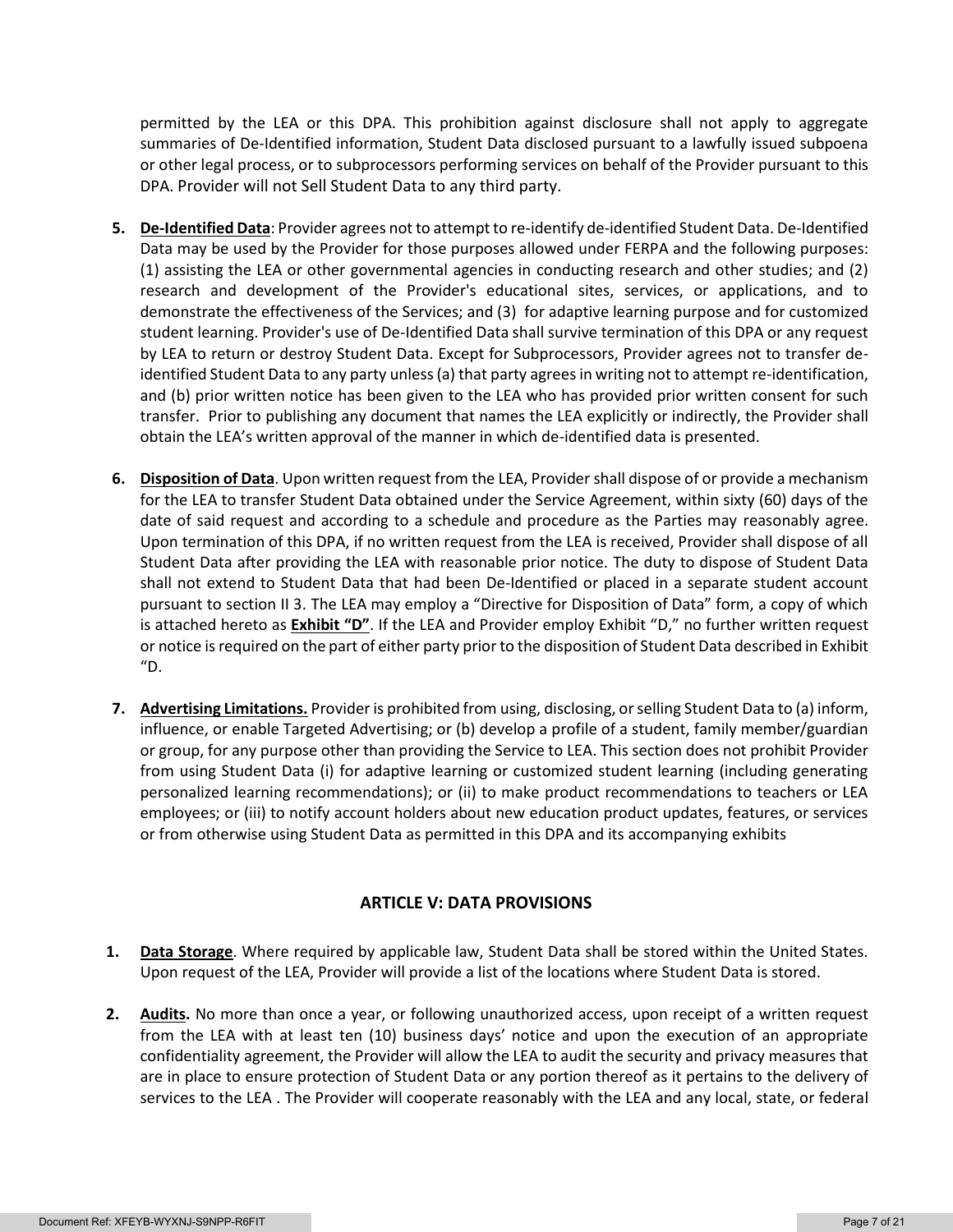agency with oversight authority or jurisdiction in connection with any audit or investigation of the Provider and/or delivery of Services to students and/or LEA, and shall provide reasonable access to the Provider's facilities, staff, agents and LEA's Student Data and all records pertaining to the Provider, LEA and delivery of Services to the LEA. Failure to reasonably cooperate shall be deemed a material breach of the DPA.

- **3. Data Security**. The Provider agrees to utilize administrative, physical, and technical safeguards designed to protect Student Data from unauthorized access, disclosure, acquisition, destruction, use, or modification. The Provider shall adhere to any applicable law relating to data security. The provider shall implement an adequate Cybersecurity Framework based on one of the nationally recognized standards set forth set forth in **Exhibit "F"**. Exclusions, variations, or exemptions to the identified Cybersecurity Framework must be detailed in an attachment to **Exhibit "H"**. Additionally, Provider may choose to further detail its security programs and measures that augment or are in addition to the Cybersecurity Framework in **Exhibit "F"**. Provider shall provide, in the Standard Schedule to the DPA, contact information of an employee who LEA may contact if there are any data security concerns or questions.
- **4. Data Breach**. In the event of an unauthorized release, disclosure or acquisition of Student Data that compromises the security, confidentiality or integrity of the Student Data maintained by the Provider the Provider shall provide notification to LEA within seventy-two (72) hours of confirmation of the incident, unless notification within this time limit would disrupt investigation of the incident by law enforcement. In such an event, notification shall be made within a reasonable time after the incident. Provider shall follow the following process:
	- (1) The security breach notification described above shall include, at a minimum, the following information to the extent known by the Provider and as it becomes available:
		- i. The name and contact information of the reporting LEA subject to this section.
		- ii. A list of the types of personal information that were or are reasonably believed to have been the subject of a breach.
		- iii. If the information is possible to determine at the time the notice is provided, then either (1) the date of the breach, (2) the estimated date of the breach, or (3) the date range within which the breach occurred. The notification shall also include the date of the notice.
		- iv. Whether the notification was delayed as a result of a law enforcement investigation, if that information is possible to determine at the time the notice is provided; and
		- v. A general description of the breach incident, if that information is possible to determine at the time the notice is provided.
	- (2) Provider agrees to adhere to all federal and state requirements with respect to a data breach related to the Student Data, including, when appropriate or required, the required responsibilities and procedures for notification and mitigation of any such data breach.
	- (3) Provider further acknowledges and agrees to have a written incident response plan that reflects best practices and is consistent with industry standards and federal and state law for responding to a data breach, breach of security, privacy incident or unauthorized acquisition or use of Student Data or any portion thereof, including personally identifiable information and agrees to provide LEA, upon request, with a summary of said written incident response plan.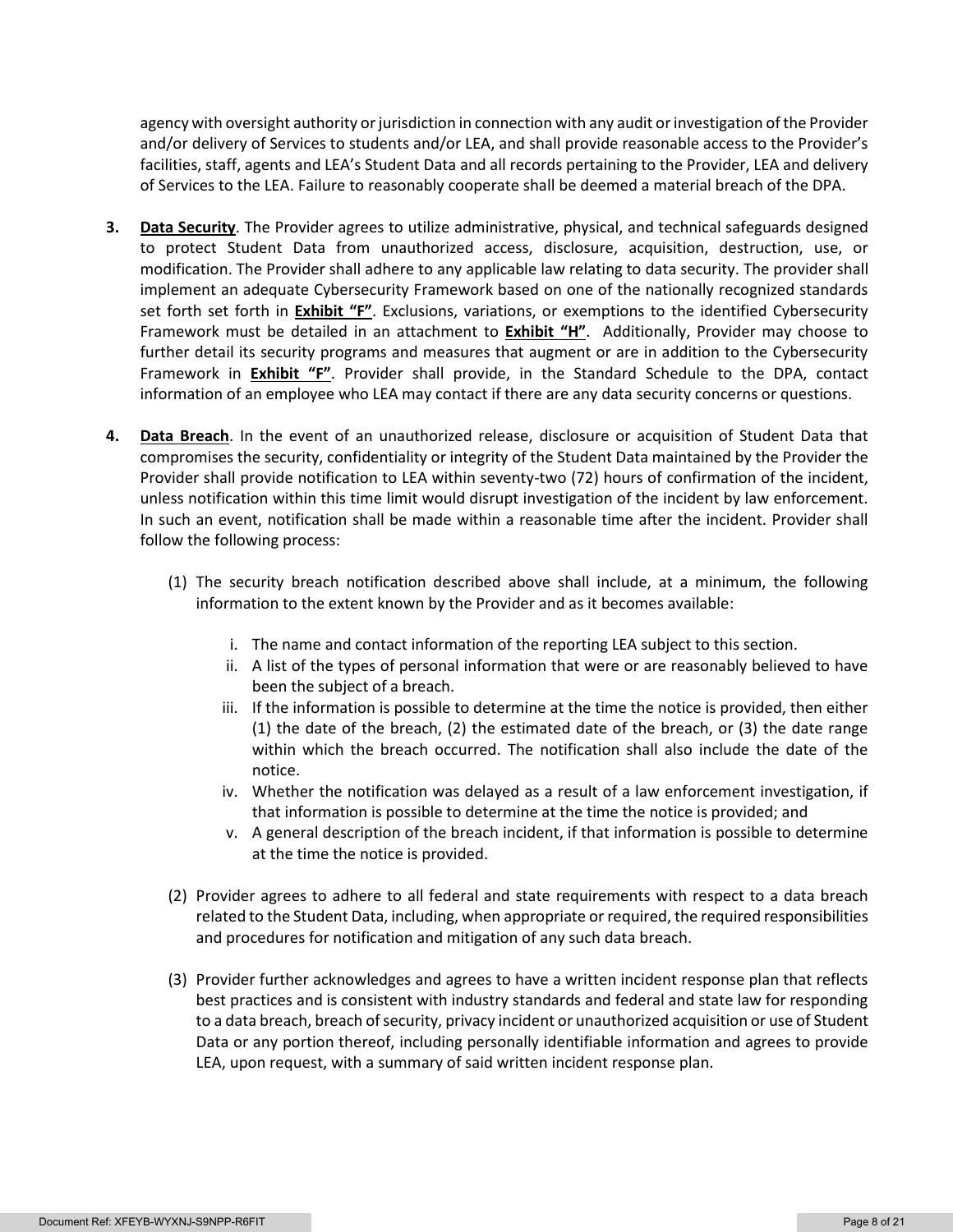- (4) LEA shall provide notice and facts surrounding the breach to the affected students, parents or guardians.
- (5) In the event of a breach originating from LEA's use of the Service, Provider shall cooperate with LEA to the extent necessary to expeditiously secure Student Data.

### **ARTICLE VI: GENERAL OFFER OF TERMS**

Provider may, by signing the attached form of "General Offer of Privacy Terms" (General Offer, attached hereto as **Exhibit "E"**), be bound by the terms of **Exhibit "E"** to any other LEA who signs the acceptance on said Exhibit. The form is limited by the terms and conditions described therein.

#### **ARTICLE VII: MISCELLANEOUS**

- **1. Termination**. In the event that either Party seeks to terminate this DPA, they may do so by mutual written consent so long as the Service Agreement has lapsed or has been terminated. Either party may terminate this DPA and any service agreement or contract if the other party breaches any terms of this DPA.
- **2. Effect of Termination Survival**. If the Service Agreement is terminated, the Provider shall destroy all of LEA's Student Data pursuant to Article IV, section 6.
- **3. Priority of Agreements**. This DPA shall govern the treatment of Student Data in order to comply with the privacy protections, including those found in FERPA and all applicable privacy statutes identified in this DPA. In the event there is conflict between the terms of the DPA and the Service Agreement, Terms of Service, Privacy Policies, or with any other bid/RFP, license agreement, or writing, the terms of this DPA shall apply and take precedence. In the event of a conflict between Exhibit H, the SDPC Standard Clauses, and/or the Supplemental State Terms, Exhibit H will control, followed by the Supplemental State Terms. Except as described in this paragraph herein, all other provisions of the Service Agreement shall remain in effect.
- **4. Entire Agreement**. This DPA and the Service Agreement constitute the entire agreement of the Parties relating to the subject matter hereof and supersedes all prior communications, representations, or agreements, oral or written, by the Parties relating thereto. This DPA may be amended and the observance of any provision of this DPA may be waived (either generally or in any particular instance and either retroactively or prospectively) only with the signed written consent of both Parties. Neither failure nor delay on the part of any Party in exercising any right, power, or privilege hereunder shall operate as a waiver of such right, nor shall any single or partial exercise of any such right, power, or privilege preclude any further exercise thereof or the exercise of any other right, power, or privilege.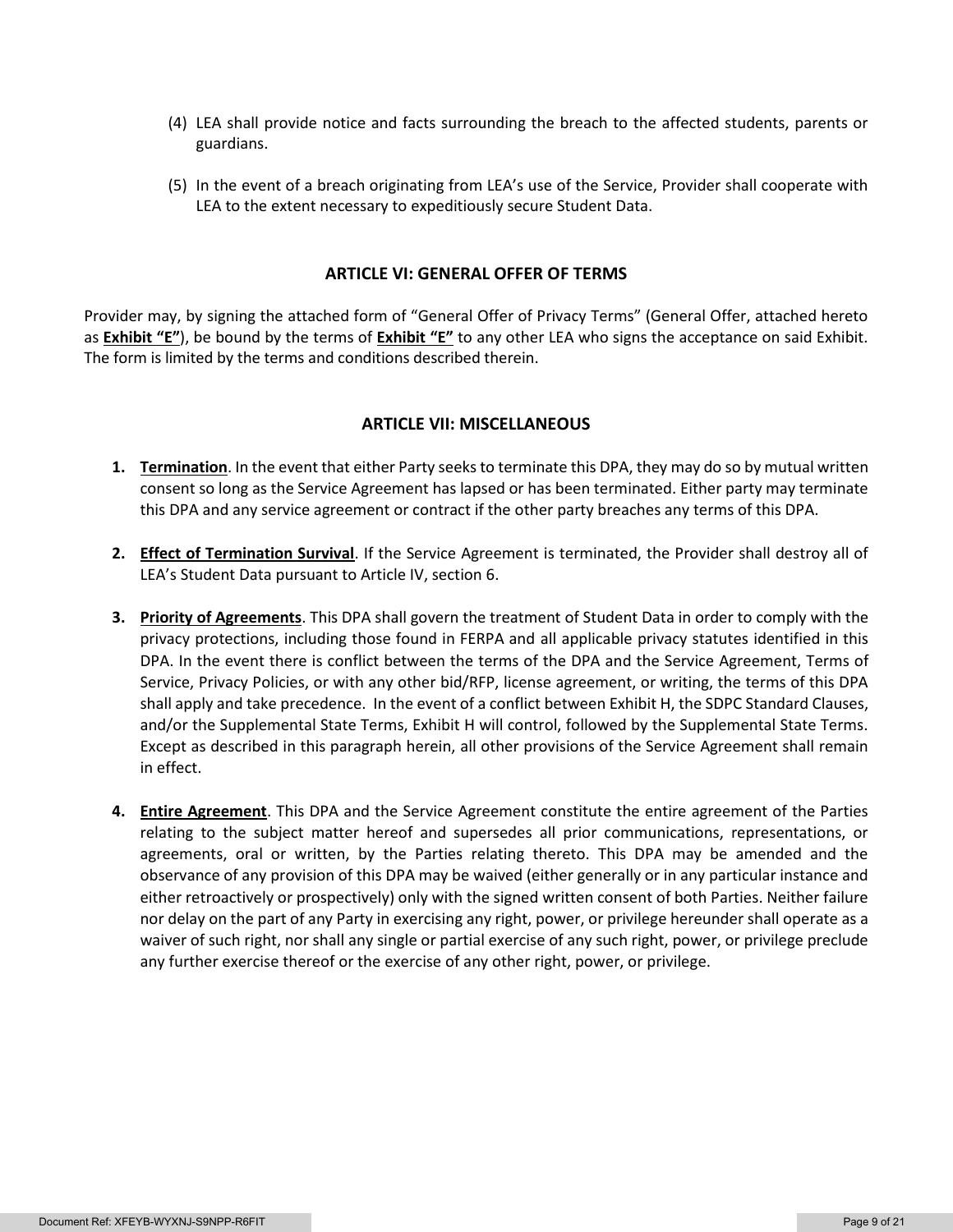- **5. Severability**. Any provision of this DPA that is prohibited or unenforceable in any jurisdiction shall, as to such jurisdiction, be ineffective to the extent of such prohibition or unenforceability without invalidating the remaining provisions of this DPA, and any such prohibition or unenforceability in any jurisdiction shall not invalidate or render unenforceable such provision in any other jurisdiction. Notwithstanding the foregoing, if such provision could be more narrowly drawn so as not to be prohibited or unenforceable in such jurisdiction while, at the same time, maintaining the intent of the Parties, it shall, as to such jurisdiction, be so narrowly drawn without invalidating the remaining provisions of this DPA or affecting the validity or enforceability of such provision in any other jurisdiction.
- **6. Governing Law; Venue and Jurisdiction**. THIS DPA WILL BE GOVERNED BY AND CONSTRUED IN ACCORDANCE WITH THE LAWS OF THE STATE OF THE LEA, WITHOUT REGARD TO CONFLICTS OF LAW PRINCIPLES. EACH PARTY CONSENTS AND SUBMITS TO THE SOLE AND EXCLUSIVE JURISDICTION TO THE STATE AND FEDERAL COURTS FOR THE COUNTY OF THE LEA FOR ANY DISPUTE ARISING OUT OF OR RELATING TO THIS DPA OR THE TRANSACTIONS CONTEMPLATED HEREBY.
- **7. Successors Bound**: This DPA is and shall be binding upon the respective successors in interest to Provider in the event of a merger, acquisition, consolidation or other business reorganization or sale of all or substantially all of the assets of such business In the event that the Provider sells, merges, or otherwise disposes of its business to a successor during the term of this DPA, the Provider shall provide written notice to the LEA no later than sixty (60) days after the closing date of sale, merger, or disposal. Such notice shall include a written, signed assurance that the successor will assume the obligations of the DPA and any obligations with respect to Student Data within the Service Agreement. The LEA has the authority to terminate the DPA if it disapproves of the successor to whom the Provider is selling, merging, or otherwise disposing of its business.
- **8. Authority.** Each party represents that it is authorized to bind to the terms of this DPA, including confidentiality and destruction of Student Data and any portion thereof contained therein, all related or associated institutions, individuals, employees or contractors who may have access to the Student Data and/or any portion thereof.
- **9. Waiver**. No delay or omission by either party to exercise any right hereunder shall be construed as a waiver of any such right and both parties reserve the right to exercise any such right from time to time, as often as may be deemed expedient.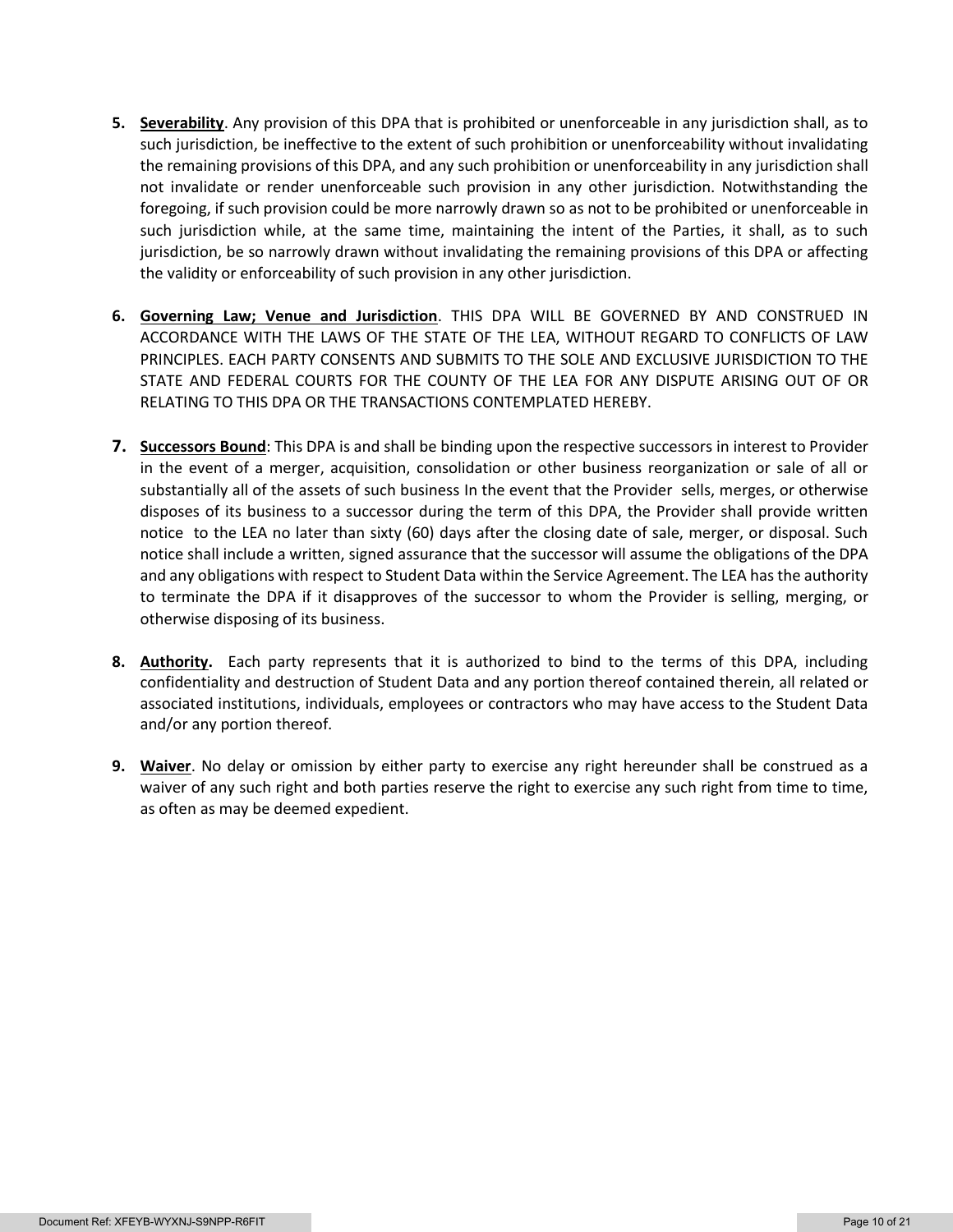## **EXHIBIT "A" DESCRIPTION OF SERVICES**

## [INSERT DETAILED DESCRIPTION OF PRODUCTS AND SERVICES HERE. IF MORE THAN ONE PRODUCT (RESOURCE) OR SERVICE IS INCLUDED, LIST EACH PRODUCT (RESOURCE) HERE]

Get More Math Adaptive Math On-line Learning Program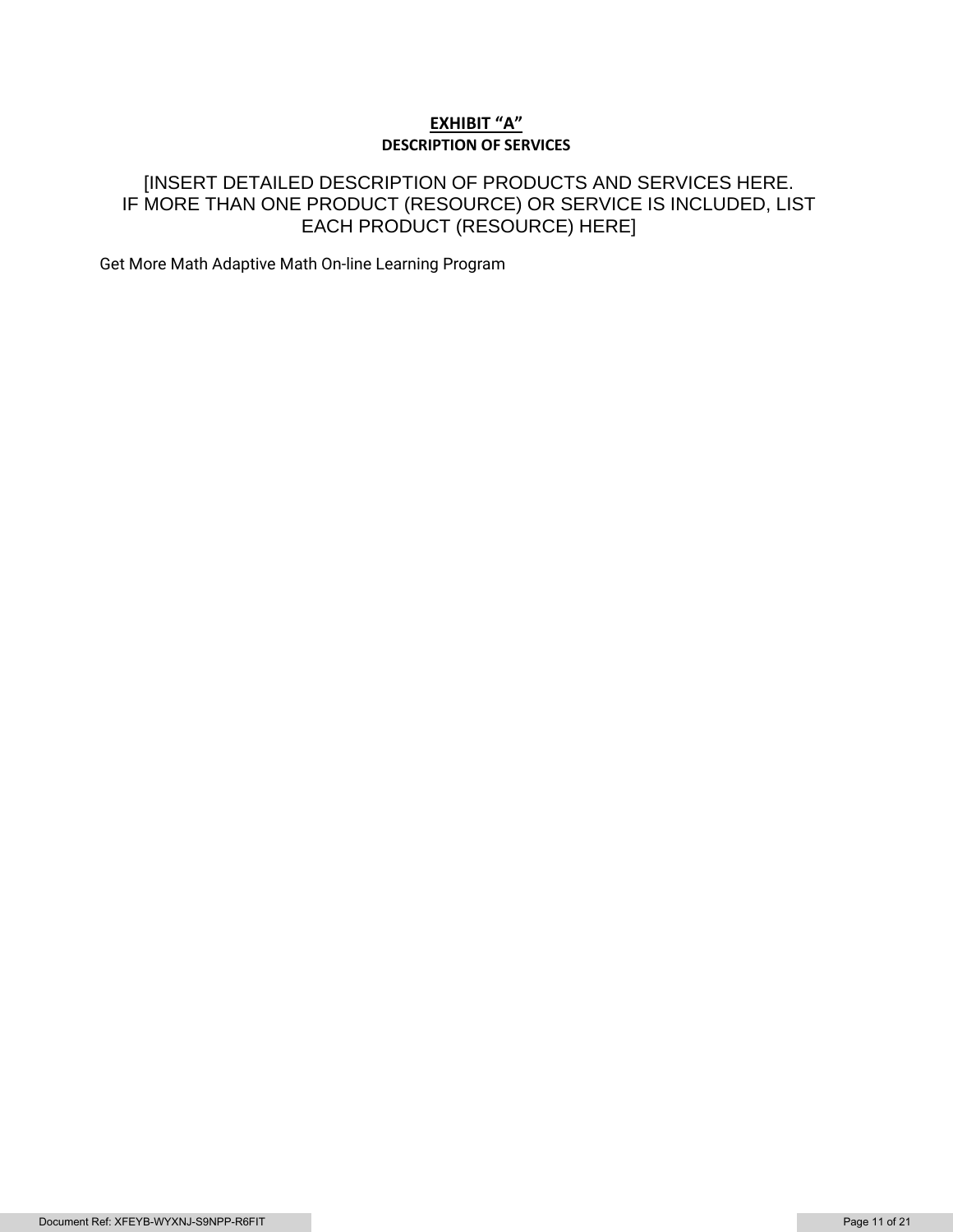## **EXHIBIT "B" SCHEDULE OF DATA**

| <b>Category of Data</b>           | <b>Elements</b>                                                         | <b>Check if Used</b><br>by Your System |
|-----------------------------------|-------------------------------------------------------------------------|----------------------------------------|
| <b>Application Technology</b>     | IP Addresses of users, Use of cookies, etc.                             | $\overline{\vee}$                      |
| Meta Data                         | Other application technology meta data-Please specify:                  |                                        |
| <b>Application Use Statistics</b> | Meta data on user interaction with application                          |                                        |
| Assessment                        | Standardized test scores                                                |                                        |
|                                   | Observation data                                                        |                                        |
|                                   | Other assessment data-Please specify:                                   |                                        |
| Attendance                        | Student school (daily) attendance data                                  |                                        |
|                                   | Student class attendance data                                           |                                        |
| Communications                    | Online communications captured (emails, blog entries)                   | $\checkmark$                           |
| Conduct                           | Conduct or behavioral data                                              |                                        |
| Demographics                      | Date of Birth                                                           |                                        |
|                                   | Place of Birth                                                          |                                        |
|                                   | Gender                                                                  |                                        |
|                                   | Ethnicity or race                                                       |                                        |
|                                   | Language information (native, or primary language spoken by<br>student) |                                        |
|                                   | Other demographic information-Please specify:                           |                                        |
| Enrollment                        | Student school enrollment                                               | $\vee$                                 |
|                                   | Student grade level                                                     |                                        |
|                                   | Homeroom                                                                |                                        |
|                                   | Guidance counselor                                                      |                                        |
|                                   | Specific curriculum programs                                            |                                        |
|                                   | Year of graduation                                                      |                                        |
|                                   | Other enrollment information-Please specify:                            |                                        |
| Parent/Guardian Contact           | Address                                                                 |                                        |
| Information                       | Email                                                                   |                                        |
|                                   | Phone                                                                   |                                        |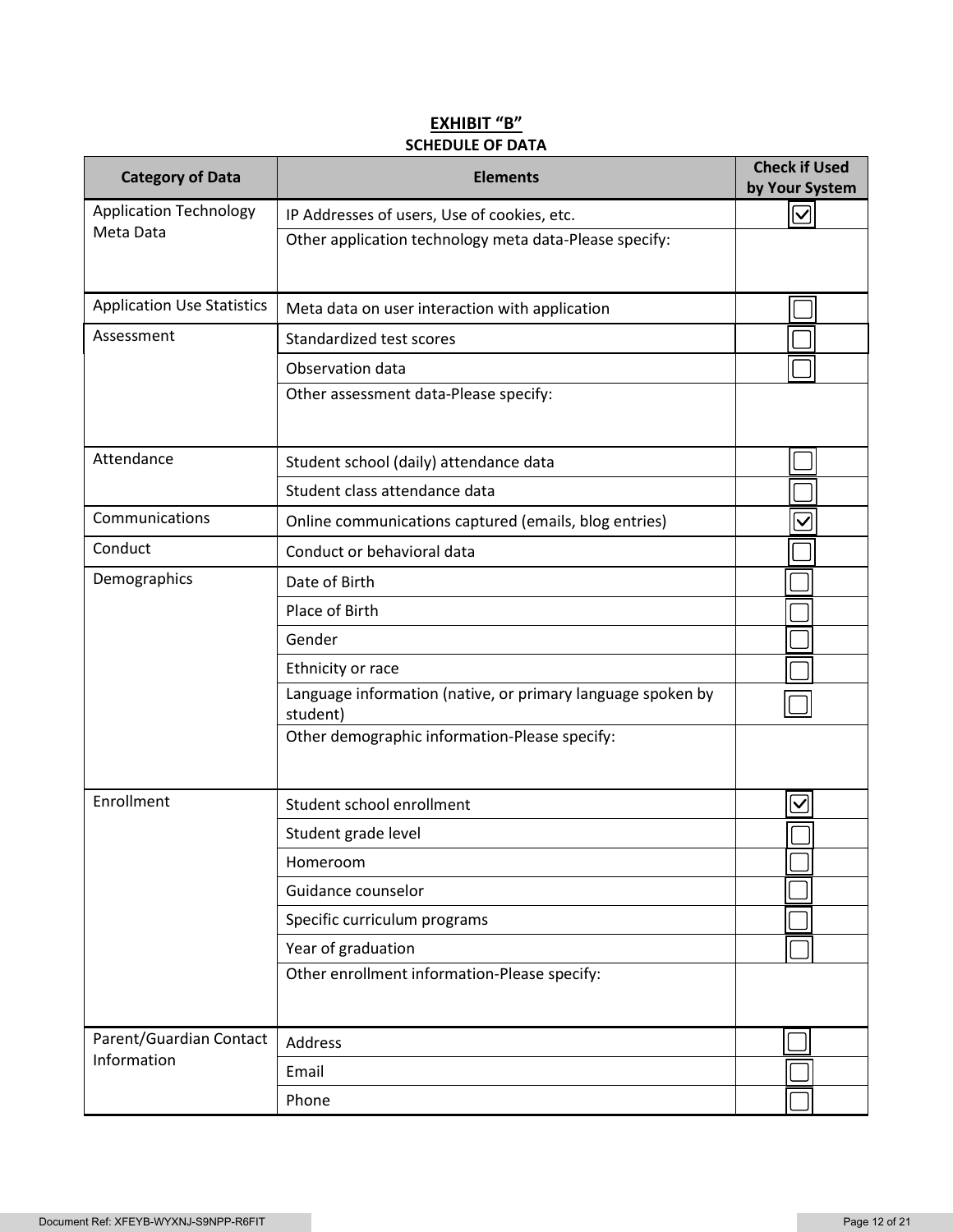| <b>Category of Data</b>              | <b>Elements</b>                                                                                                              | <b>Check if Used</b><br>by Your System |
|--------------------------------------|------------------------------------------------------------------------------------------------------------------------------|----------------------------------------|
| Parent/Guardian ID                   | Parent ID number (created to link parents to students)                                                                       |                                        |
| Parent/Guardian Name                 | First and/or Last                                                                                                            |                                        |
| Schedule                             | Student scheduled courses                                                                                                    |                                        |
|                                      | Teacher names                                                                                                                |                                        |
| Special Indicator                    | English language learner information                                                                                         |                                        |
|                                      | Low income status                                                                                                            |                                        |
|                                      | Medical alerts/ health data                                                                                                  |                                        |
|                                      | Student disability information                                                                                               |                                        |
|                                      | Specialized education services (IEP or 504)                                                                                  |                                        |
|                                      | Living situations (homeless/foster care)                                                                                     |                                        |
|                                      | Other indicator information-Please specify:                                                                                  |                                        |
| <b>Student Contact</b>               | <b>Address</b>                                                                                                               |                                        |
| Information                          | Email                                                                                                                        |                                        |
|                                      | Phone                                                                                                                        |                                        |
| <b>Student Identifiers</b>           | Local (School district) ID number                                                                                            |                                        |
|                                      | State ID number                                                                                                              |                                        |
|                                      | Provider/App assigned student ID number                                                                                      | $\overline{\vee}$                      |
|                                      | Student app username                                                                                                         | $\checkmark$                           |
|                                      | Student app passwords                                                                                                        | $\overline{\checkmark}$                |
| <b>Student Name</b>                  | First and/or Last                                                                                                            | $\overline{\vee}$                      |
| Student In App<br>Performance        | Program/application performance (typing program-student<br>types 60 wpm, reading program-student reads below grade<br>level) | $\boxed{\textcolor{blue}{\mathbb{Z}}}$ |
| <b>Student Program</b><br>Membership | Academic or extracurricular activities a student may belong to<br>or participate in                                          |                                        |
| <b>Student Survey</b><br>Responses   | Student responses to surveys or questionnaires                                                                               |                                        |
| Student work                         | Student generated content; writing, pictures, etc.                                                                           |                                        |
|                                      | Other student work data -Please specify:                                                                                     |                                        |
| Transcript                           | Student course grades                                                                                                        |                                        |
|                                      | Student course data                                                                                                          |                                        |
|                                      | Student course grades/ performance scores                                                                                    |                                        |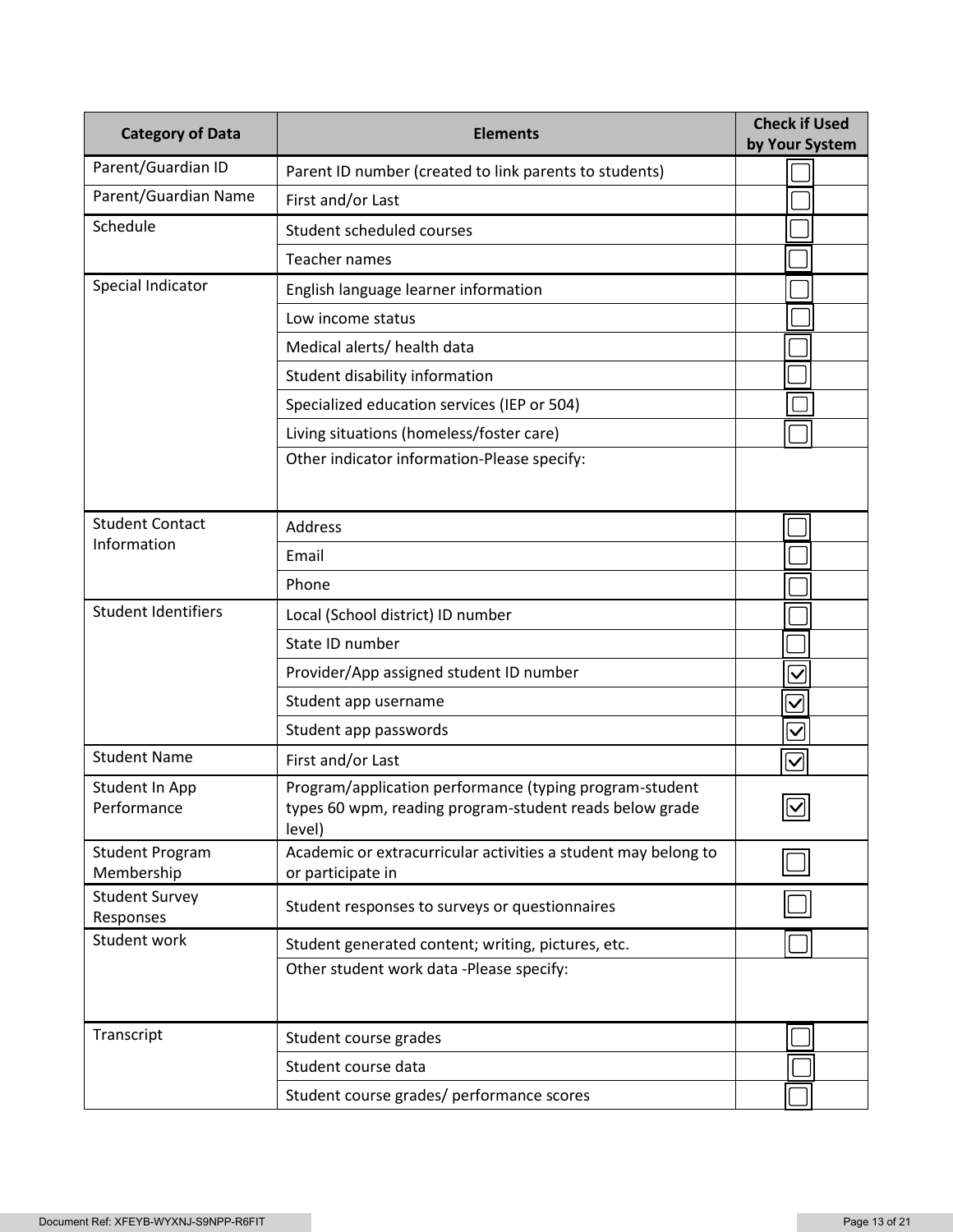| <b>Category of Data</b> | <b>Elements</b>                                                                                                  | <b>Check if Used</b><br>by Your System |
|-------------------------|------------------------------------------------------------------------------------------------------------------|----------------------------------------|
|                         | Other transcript data - Please specify:                                                                          |                                        |
|                         |                                                                                                                  |                                        |
| Transportation          | Student bus assignment                                                                                           |                                        |
|                         | Student pick up and/or drop off location                                                                         |                                        |
|                         | Student bus card ID number                                                                                       |                                        |
|                         | Other transportation data - Please specify:                                                                      |                                        |
|                         |                                                                                                                  |                                        |
| Other                   | Please list each additional data element used, stored, or<br>collected by your application:                      |                                        |
| None                    | No Student Data collected at this time. Provider will<br>immediately notify LEA if this designation is no longer |                                        |
|                         | applicable.                                                                                                      |                                        |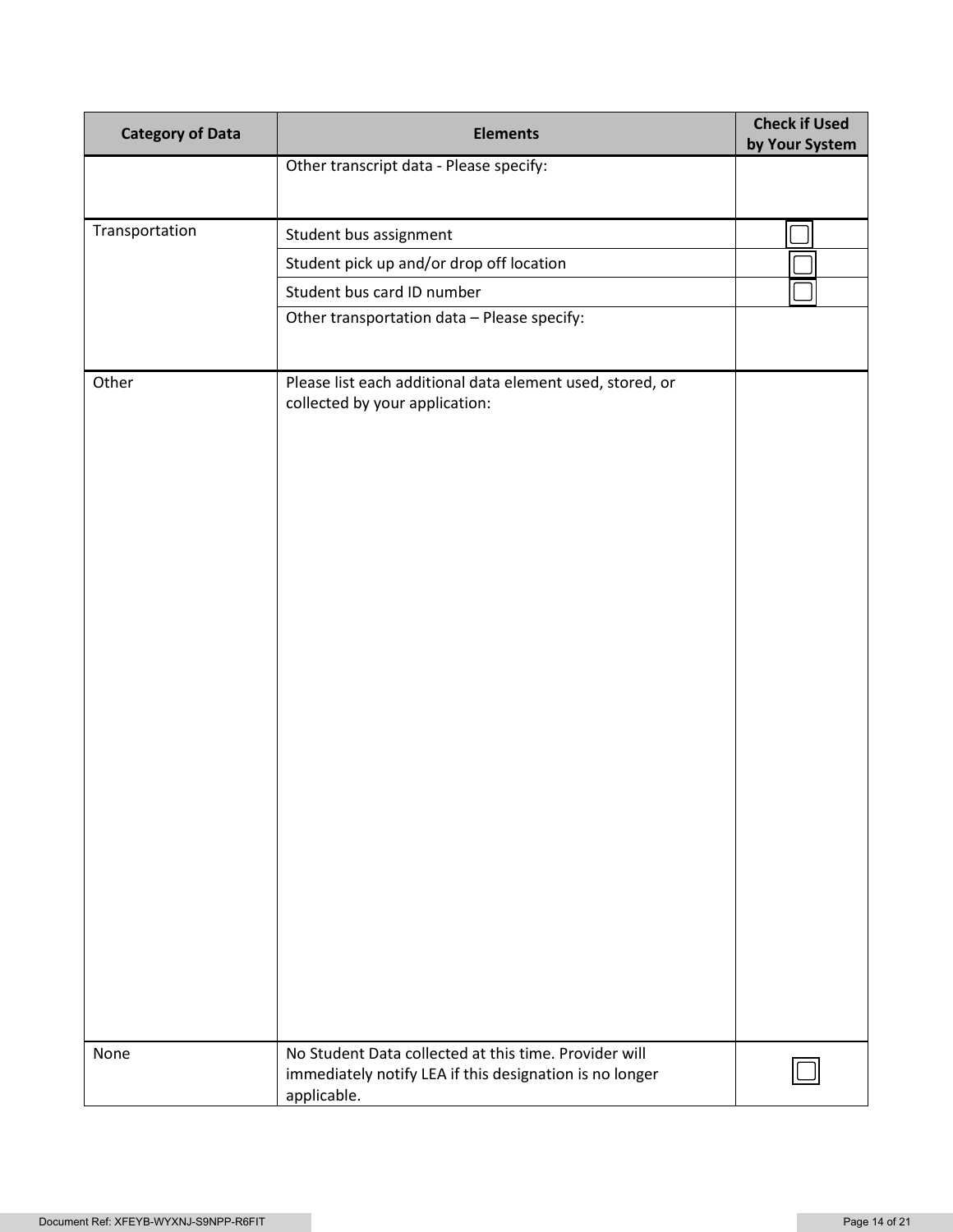## **EXHIBIT "C" DEFINITIONS**

**De-Identified Data and De-Identification**: Records and information are considered to be de-identified when all personally identifiable information has been removed or obscured, such that the remaining information does not reasonably identify a specific individual, including, but not limited to, any information that, alone or in combination is linkable to a specific student and provided that the educational agency, or other party, has made a reasonable determination that a student's identity is not personally identifiable, taking into account reasonable available information.

**Educational Records**: Educational Records are records, files, documents, and other materials directly related to a student and maintained by the school or local education agency, or by a person acting for such school or local education agency, including but not limited to, records encompassing all the material kept in the student's cumulative folder, such as general identifying data, records of attendance and of academic work completed, records of achievement, and results of evaluative tests, health data, disciplinary status, test protocols and individualized education programs.

**Metadata**: means information that provides meaning and context to other data being collected; including, but not limited to: date and time records and purpose of creation Metadata that have been stripped of all direct and indirect identifiers are not considered Personally Identifiable Information.

**Operator**: means the operator of an internet website, online service, online application, or mobile application with actual knowledge that the site, service, or application is used for K–12 school purposes. Any entity that operates an internet website, online service, online application, or mobile application that has entered into a signed, written agreement with an LEA to provide a service to that LEA shall be considered an "operator" for the purposes of this section.

**Originating** LEA: An LEA who originally executes the DPA in its entirety with the Provider.

**Provider**: For purposes of the DPA, the term "Provider" means provider of digital educational software or services, including cloud-based services, for the digital storage, management, and retrieval of Student Data. Within the DPA the term "Provider" includes the term "Third Party" and the term "Operator" as used in applicable state statutes.

**Student Generated Content**: The term "student-generated content" means materials or content created by a student in the services including, but not limited to, essays, research reports, portfolios, creative writing, music or other audio files, photographs, videos, and account information that enables ongoing ownership of student content.

**School Official**: For the purposes of this DPA and pursuant to 34 CFR § 99.31(b), a School Official is a contractor that: (1) Performs an institutional service or function for which the agency or institution would otherwise use employees; (2) Is under the direct control of the agency or institution with respect to the use and maintenance of Student Data including Education Records; and (3) Is subject to 34 CFR § 99.33(a) governing the use and redisclosure of personally identifiable information from Education Records.

**Service Agreement**: Refers to the Contract, Purchase Order or Terms of Service or Terms of Use.

**Student Data**: Student Data includes any data, whether gathered by Provider or provided by LEA or its users, students, or students' parents/guardians, that is descriptive of the student including, but not limited to,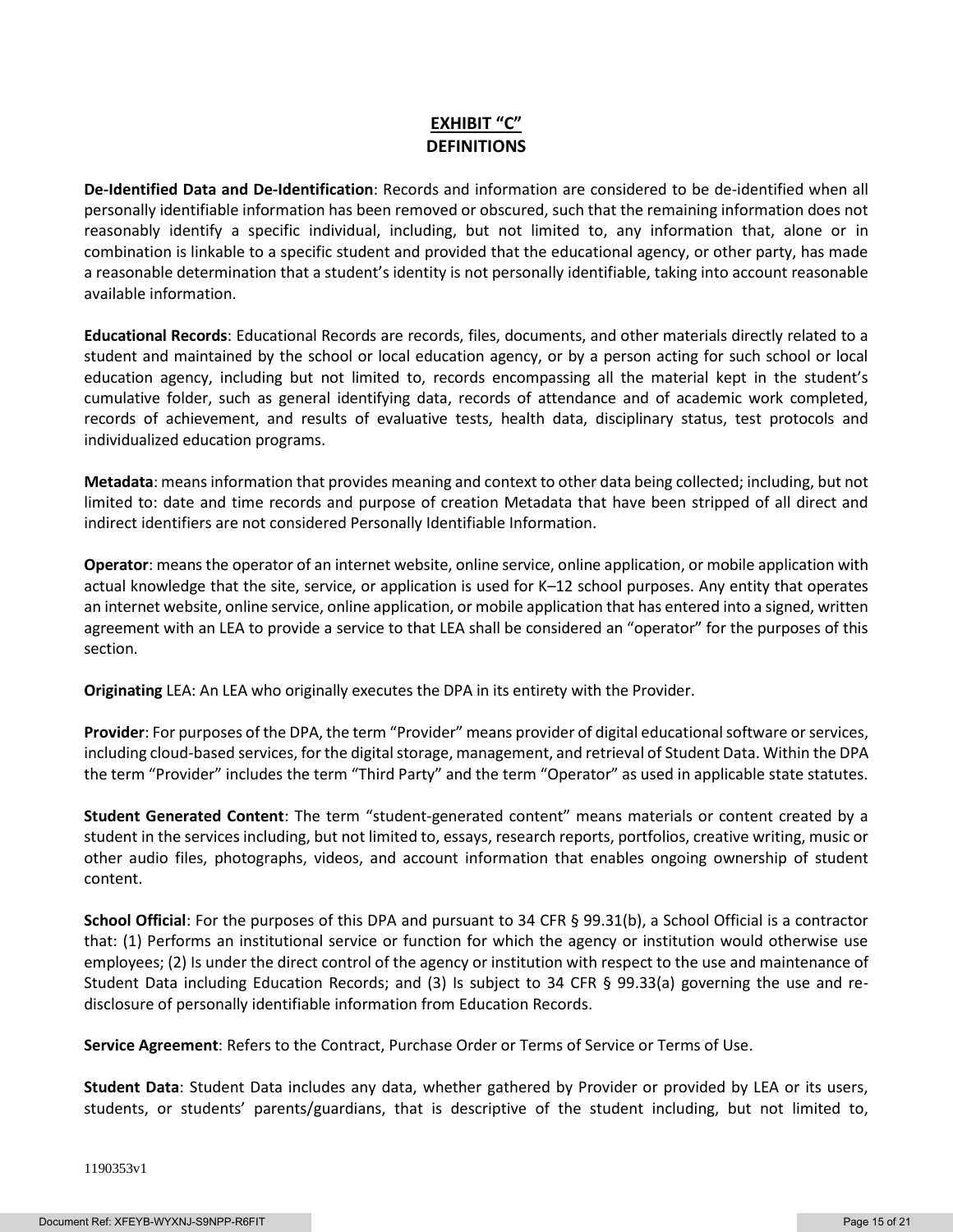information in the student's educational record or email, first and last name, birthdate, home or other physical address, telephone number, email address, or other information allowing physical or online contact, discipline records, videos, test results, special education data, juvenile dependency records, grades, evaluations, criminal records, medical records, health records, social security numbers, biometric information, disabilities, socioeconomic information, individual purchasing behavior or preferences, food purchases, political affiliations, religious information, text messages, documents, student identifiers, search activity, photos, voice recordings, geolocation information, parents' names, or any other information or identification number that would provide information about a specific student. Student Data includes Meta Data. Student Data further includes "personally identifiable information (PII)," as defined in 34 C.F.R. § 99.3 and as defined under any applicable state law. Student Data shall constitute Education Records for the purposes of this DPA, and for the purposes of federal, state, and local laws and regulations. Student Data as specified in **Exhibit "B"** is confirmed to be collected or processed by the Provider pursuant to the Services. Student Data shall not constitute that information that has been anonymized or de-identified, or anonymous usage data regarding a student's use of Provider's services.

**Subprocessor:** For the purposes of this DPA, the term "Subprocessor" (sometimes referred to as the "Subcontractor") means a party other than LEA or Provider, who Provider uses for data collection, analytics, storage, or other service to operate and/or improve its service, and who has access to Student Data.

**Subscribing LEA**: An LEA that was not party to the original Service Agreement and who accepts the Provider's General Offer of Privacy Terms.

**Targeted Advertising:** means presenting an advertisement to a student where the selection of the advertisement is based on Student Data or inferred over time from the usage of the operator's Internet web site, online service or mobile application by such student or the retention of such student's online activities or requests over time for the purpose of targeting subsequent advertisements. "Targeted advertising" does not include any advertising to a student on an Internet web site based on the content of the web page or in response to a student's response or request for information or feedback.

**Third Party**: The term "Third Party" means a provider of digital educational software or services, including cloudbased services, for the digital storage, management, and retrieval of Education Records and/or Student Data, as that term is used in some state statutes. However, for the purpose of this DPA, the term "Third Party" when used to indicate the provider of digital educational software or services is replaced by the term "Provider."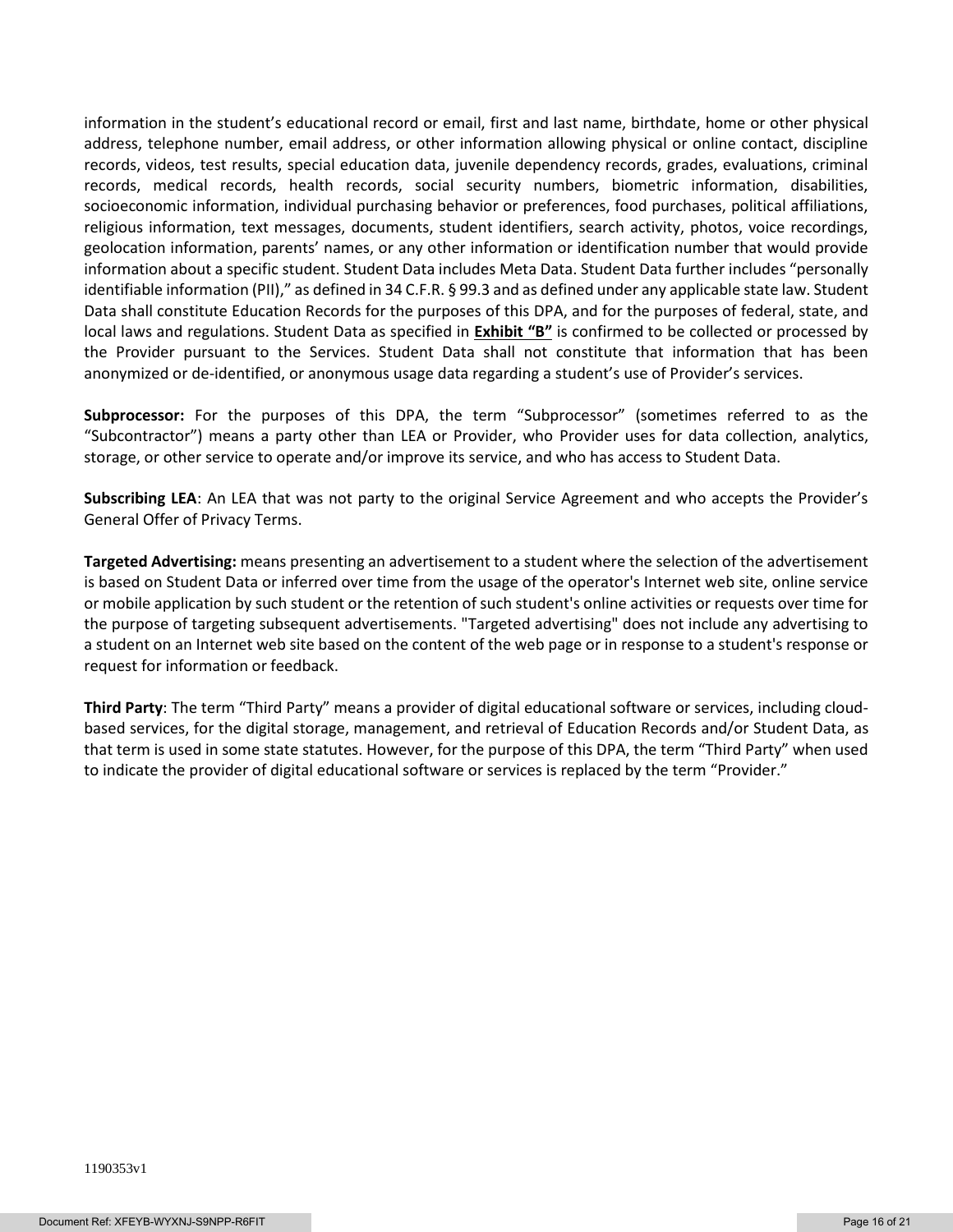## **EXHIBIT "D" DIRECTIVE FOR DISPOSITION OF DATA**

Provider to dispose of data obtained by Provider

pursuant to the terms of the Service Agreement between LEA and Provider. The terms of the Disposition are set forth below:

1. Extent of Disposition

Disposition is partial. The categories of data to be disposed of are set forth below or are found in an attachment to this Directive:

### [**Insert categories of data here**]

 $\Box$  Disposition is Complete. Disposition extends to all categories of data.

2. Nature of Disposition

Disposition shall be by destruction or deletion of data.

\_\_\_\_\_\_\_\_\_\_\_\_\_\_\_\_\_\_\_\_\_\_\_\_\_\_\_\_\_\_\_\_\_\_\_\_\_\_\_\_ \_\_\_\_\_\_\_\_\_\_\_\_\_\_\_\_\_\_

\_\_\_\_\_\_\_\_\_\_\_\_\_\_\_\_\_\_\_\_\_\_\_\_\_\_\_\_\_\_\_\_\_\_\_\_\_\_\_\_\_ \_\_\_\_\_\_\_\_\_\_\_\_\_\_

Disposition shall be by a transfer of data. The data shall be transferred to the following site as follows:

[**Insert or attach special instructions**]

3. Schedule of Disposition

Data shall be disposed of by the following date:

As soon as commercially practicable.

\_\_\_\_\_ By

4. Signature

Authorized Representative of LEA Date

5. Verification of Disposition of Data

Authorized Representative of Company **Date**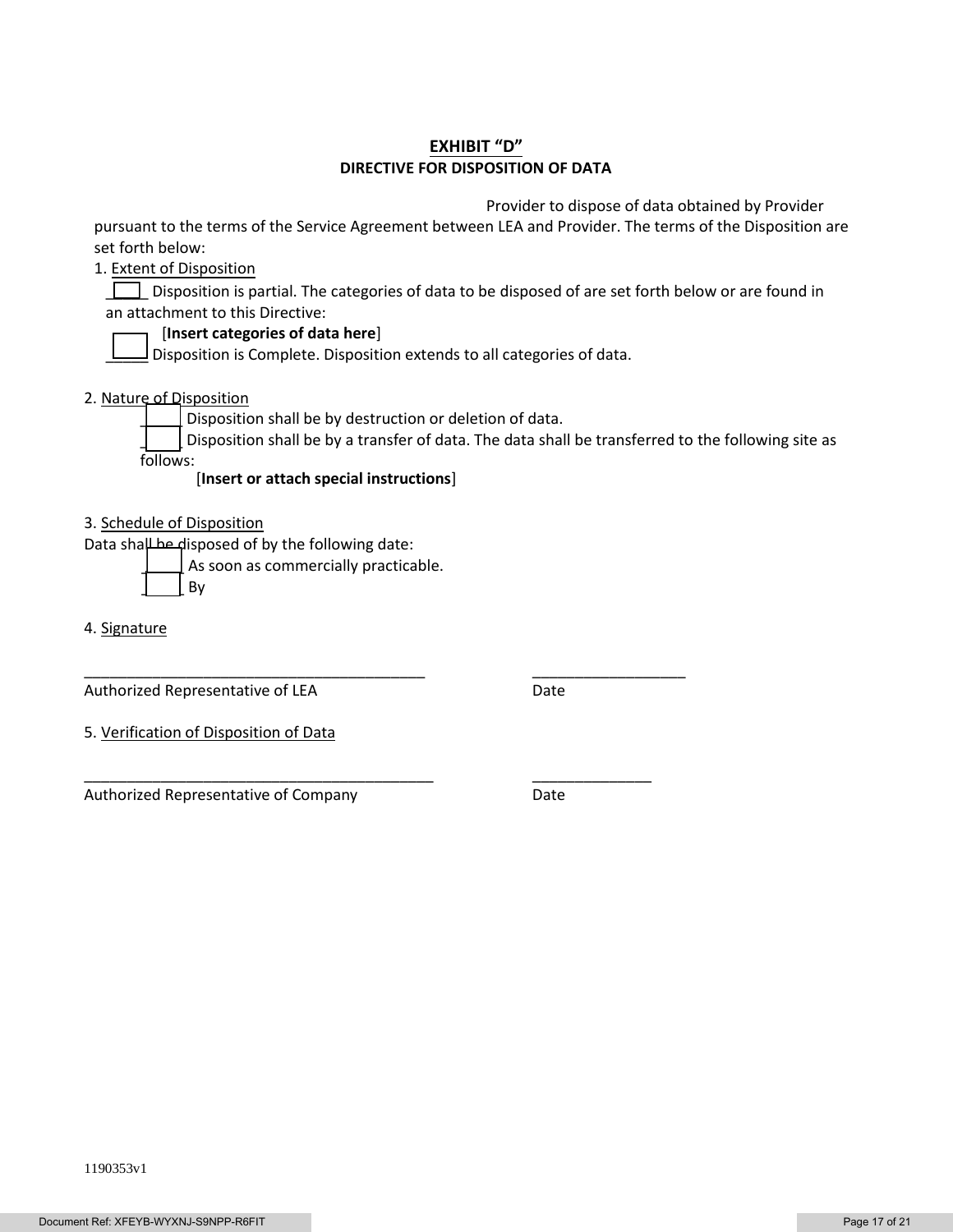## **EXHIBIT "E" GENERAL OFFER OF PRIVACY TERMS**

#### **1**. **Offer of Terms**

Provider offers the same privacy protections found in this DPA between it and Lancaster School District

("Originating LEA") which is dated  $\hskip 1.6cm \hskip 1.6cm \hskip 1.6cm \hskip 1.6cm \hskip 1.6cm \hskip 1.6cm \hskip 1.6cm \hskip 1.6cm \hskip 1.6cm \hskip 1.6cm \hskip 1.6cm \hskip 1.6cm \hskip 1.6cm \hskip 1.6cm \hskip 1.6cm \hskip 1.6cm \hskip 1.6cm \hskip 1.6cm \hskip 1.6cm \hskip 1.6cm \hskip 1.6cm \hskip 1.6cm \hskip 1.6cm \$ General Offer of Privacy Terms ("General Offer") through its signature below. This General Offer shall extend only to privacy protections, and Provider's signature shall not necessarily bind Provider to other terms, such as price, term, or schedule of services, or to any other provision not addressed in this DPA. The Provider and the Subscribing LEA may also agree to change the data provided by Subscribing LEA to the Provider to suit the unique needs of the Subscribing LEA. The Provider may withdraw the General Offer in the event of: (1) a material change in the applicable privacy statues; (2) a material change in the services and products listed in the originating Service Agreement; or three (3) years after the date of Provider's signature to this Form. Subscribing LEAs should send the signed **Exhibit "E"** to Provider at the following email address:

# \_\_\_\_\_\_\_\_\_\_\_\_\_\_\_\_\_\_\_\_\_\_\_\_\_\_\_\_\_\_\_\_\_\_\_\_\_\_\_\_\_. privacy@getmoremath.com

| <b>PROVIDER</b> | Get More Mah |  |
|-----------------|--------------|--|
|                 |              |  |

| BY:                  |              | David Miller |                 | Date:     | 08-24-2021 |
|----------------------|--------------|--------------|-----------------|-----------|------------|
| <b>Printed Name:</b> | David Miller |              | Title/Position: | Dir of IS |            |

#### **2**. **Subscribing LEA**

A Subscribing LEA, by signing a separate Service Agreement with Provider, and by its signature below, accepts the General Offer of Privacy Terms. The Subscribing LEA and the Provider shall therefore be bound by the same terms of this DPA for the term of the DPA between the Lancaster School District

and the Provider. \*\*PRIOR TO ITS EFFECTIVENESS, SUBSCRIBING LEA MUST DELIVER NOTICE OF ACCEPTANCE TO PROVIDER PURSUANT TO ARTICLE VII, SECTION 5. \*\*

| LEA:                              |  |
|-----------------------------------|--|
| BY:                               |  |
|                                   |  |
|                                   |  |
|                                   |  |
| DESIGNATED REPRESENTATIVE OF LEA: |  |
| Name:                             |  |
| Title:                            |  |
| Address:                          |  |
| Telephone Number:                 |  |
| Email:                            |  |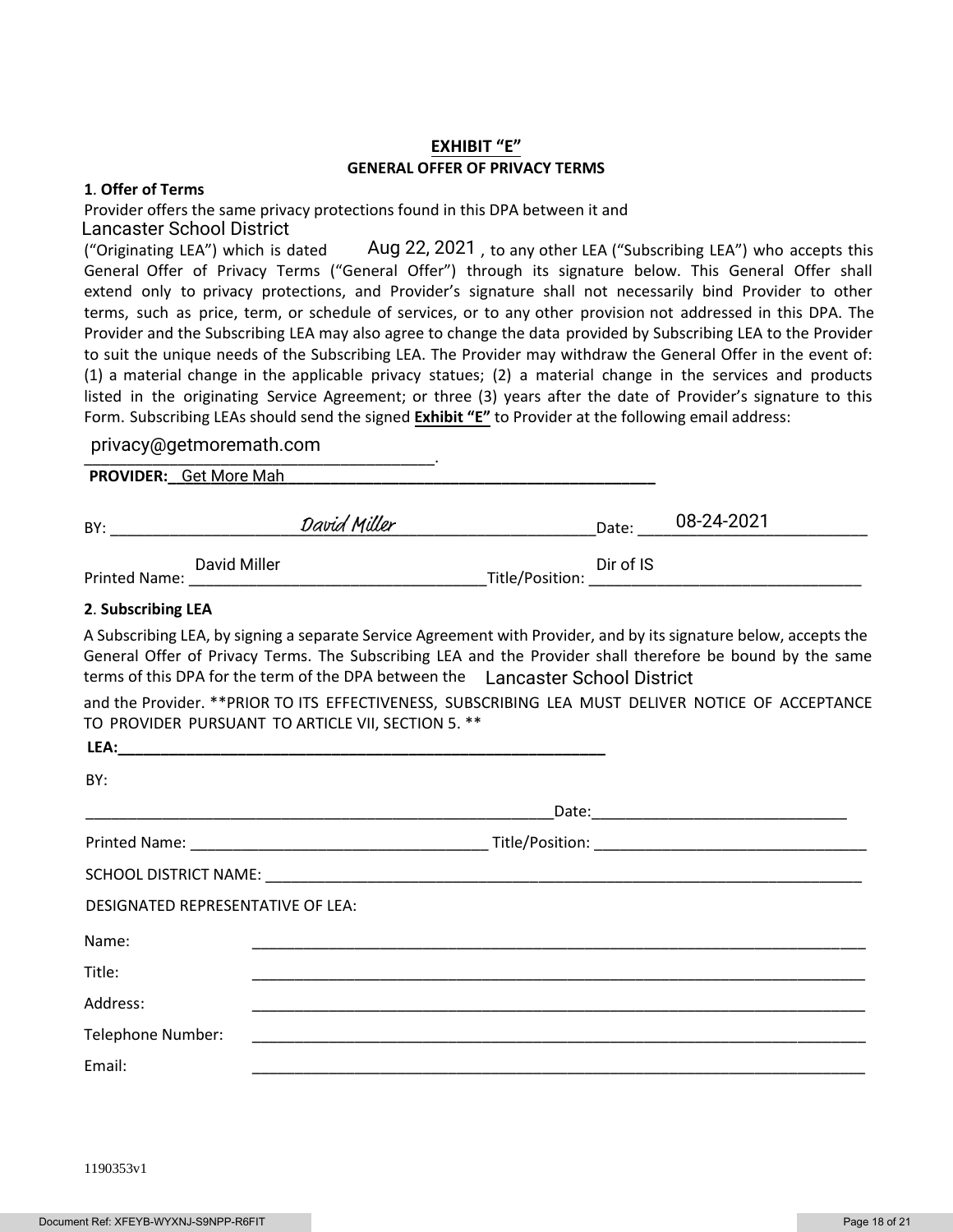## **EXHIBIT "F" DATA SECURITY REQUIREMENTS**

### **Adequate Cybersecurity Frameworks 2/24/2020**

The Education Security and Privacy Exchange ("Edspex") works in partnership with the Student Data Privacy Consortium and industry leaders to maintain a list of known and credible cybersecurity frameworks which can protect digital learning ecosystems chosen based on a set of guiding cybersecurity principles\* ("Cybersecurity Frameworks") that may be utilized by Provider .

| <b>MAINTAINING ORGANIZATION/GROUP</b>                                                   | <b>FRAMEWORK(S)</b>                                                                                                                  |
|-----------------------------------------------------------------------------------------|--------------------------------------------------------------------------------------------------------------------------------------|
|                                                                                         |                                                                                                                                      |
| National Institute of Standards and<br>Technology                                       | NIST Cybersecurity Framework Version 1.1                                                                                             |
| National Institute of Standards and<br>Technology                                       | NIST SP 800-53, Cybersecurity Framework for<br>Improving Critical Infrastructure Cybersecurity<br>(CSF), Special Publication 800-171 |
| International Standards Organization                                                    | Information technology - Security techniques<br>- Information security management systems<br>(ISO 27000 series)                      |
| Secure Controls Framework Council, LLC                                                  | Security Controls Framework (SCF)                                                                                                    |
| Center for Internet Security                                                            | CIS Critical Security Controls (CSC, CIS Top 20)                                                                                     |
| Office of the Under Secretary of Defense for<br>Acquisition and Sustainment (OUSD(A&S)) | <b>Cybersecurity Maturity Model Certification</b><br>(CMMC, ~FAR/DFAR)                                                               |

Cybersecurity Frameworks

*Please visi[t http://www.edspex.org](http://www.edspex.org/) for further details about the noted frameworks.*

\*Cybersecurity Principles used to choose the Cybersecurity Frameworks are located here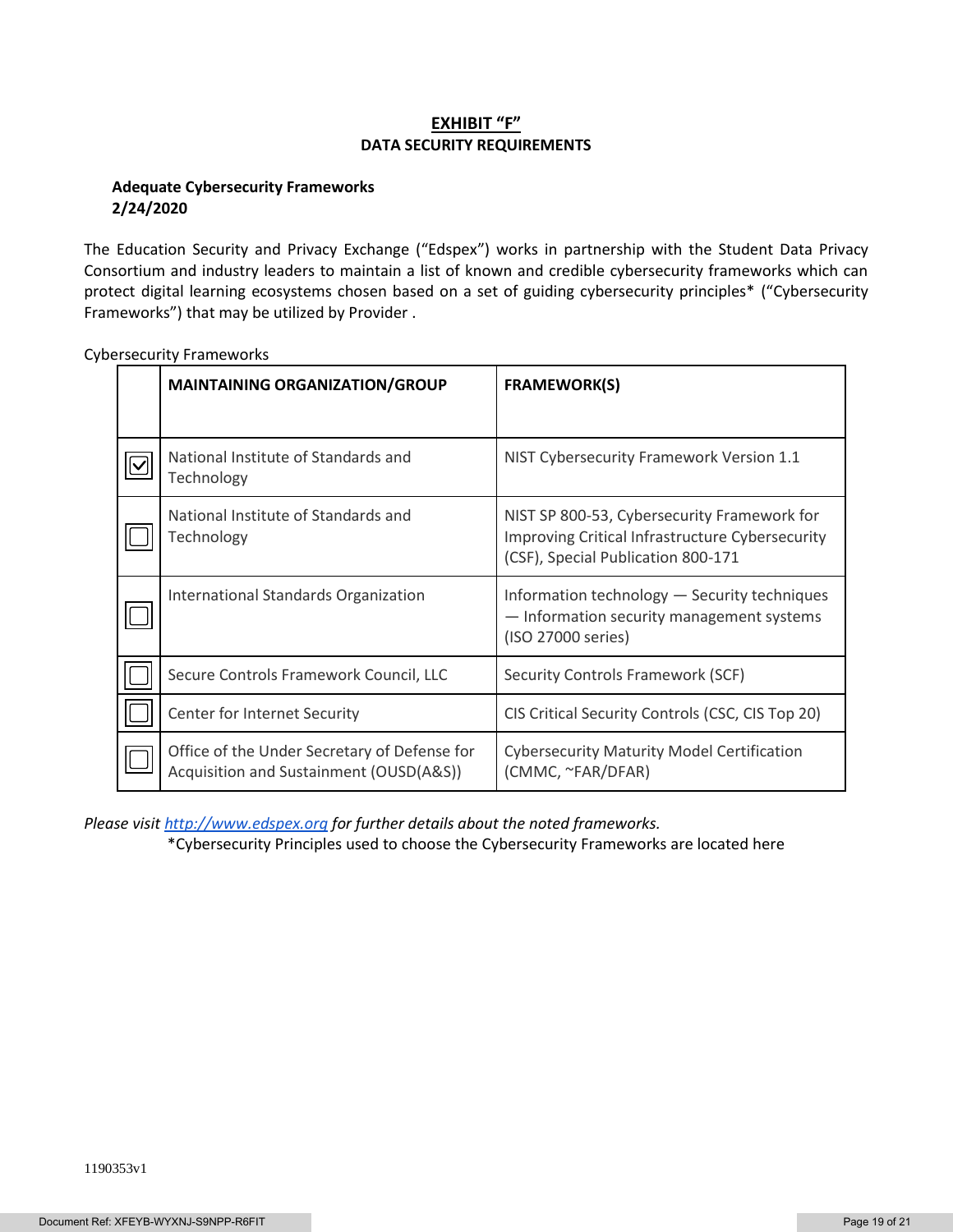## **EXHIBIT "G"**

## **Supplemental SDPC State Terms for California**

## **Version 1.0**

This Amendment for SDPC State Terms for California ("**Amendment**") is entered into on the date of full execution (the "**Effective Date**") and is incorporated into and made a part of the Student Data Privacy Agreement ("**DPA**") by and between:

, located at Lancaster School District 44711 Cedar AveLancasterCalifornia93534 (the "**Local Education Agency**" or "**LEA**") and Get More Math , located at 905 Mono Way, Sonora Ca 95370 (the "**Provide**r"). All capitalized terms not otherwise defined herein shall have the meaning set forth in the DPA.

**WHEREAS**, the Provider is providing educational or digital services to LEA, which services include: (a) cloud-based services for the digital storage, management, and retrieval of pupil records; and/or (b) digital educational software that authorizes Provider to access, store, and use pupil records; and

**WHEREAS**, the Provider and LEA recognize the need to protect personally identifiable student information and other regulated data exchanged between them as required by applicable laws and regulations, such as the Family Educational Rights and Privacy Act ("**FERPA**") at 20 U.S.C. § 1232g (34 C.F.R. Part 99); the Protection of Pupil Rights Amendment ("**PPRA**") at 20 U.S.C. §1232h; and the Children's Online Privacy Protection Act ("**COPPA**") at 15 U.S.C. § 6501-6506 (16 C.F.R. Part 312), accordingly, the Provider and LEA have executed the DPA, which establishes their respective obligations and duties in order to comply with such applicable laws; and

**WHEREAS**, the Provider will provide the services to LEA within the State of California and the Parties recognizes the need to protect personally identifiable student information and other regulated data exchanged between them as required by applicable California laws and regulations, such as the Student Online Personal Information Protection Act ("**SOPIPA**") at California Bus. & Prof. Code § 22584; California Assembly Bill 1584 ("**AB 1584**") at California Education Code section 49073.1; and other applicable state privacy laws and regulations; and

**WHEREAS**, the Provider and LEA desire to enter into this Amendment for the purpose of clarifying their respective obligations and duties in order to comply with applicable California state laws and regulations.

**NOW, THEREFORE**, for good and valuable consideration, LEA and Provider agree as follows:

- **1. Term**. The term of this Amendment shall expire on the same date as the DPA, unless otherwise terminated by the Parties.
- **2. Modification to Article IV, Section 7 of the DPA**. Article IV, Section 7 of the DPA (Advertising Limitations) is amended by deleting the stricken text as follows: